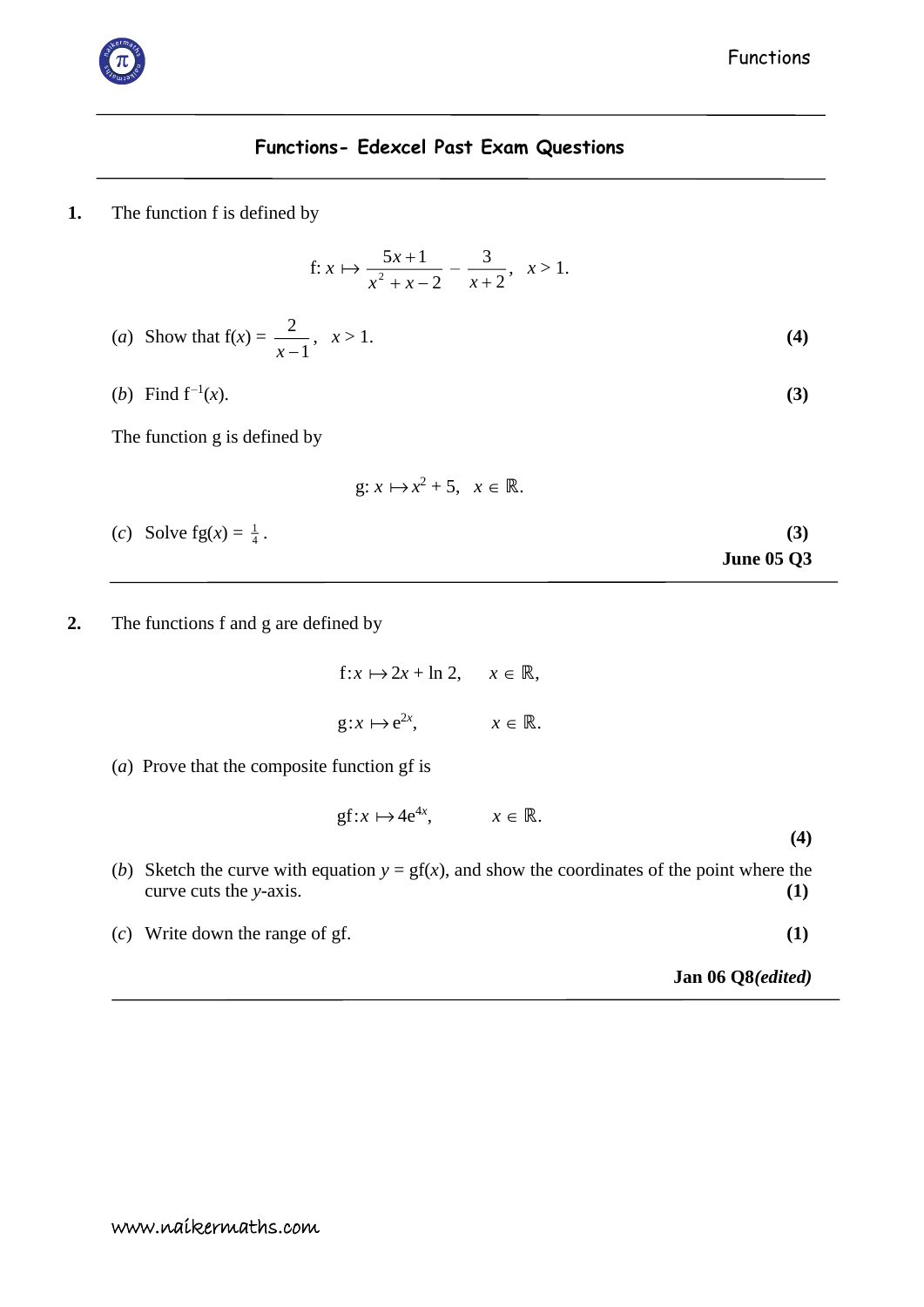

**3.** For the constant *k*, where  $k > 1$ , the functions f and g are defined by

f: 
$$
x \mapsto \ln(x+k)
$$
,  $x > -k$ ,  
g:  $x \mapsto |2x-k|$ ,  $x \in \mathbb{R}$ .

- (*a*) On separate axes, sketch the graph of f and the graph of g. On each sketch state, in terms of *k*, the coordinates of points where the graph meets the coordinate axes. **(5)**
- (*b*) Write down the range of f. **(1)**

(c) Find 
$$
fg\left(\frac{k}{4}\right)
$$
 in terms of *k*, giving your answer in its simplest form. (2)  
June 06 Q7 (*edited*)

**4.** The function f is defined by

$$
f: x \mapsto \ln(4 - 2x), \quad x < 2 \text{ and } x \in \mathbb{R}.
$$

(*a*) Show that the inverse function of f is defined by

$$
f^{-1}: x \mapsto 2 - \frac{1}{2} e^x
$$

and write down the domain of  $f^{-1}$ .

- (*b*) Write down the range of  $f^{-1}$ .
- (*c*) Sketch the graph of  $y = f^{-1}(x)$ . State the coordinates of the points of intersection with the *x* and *y* axes.

|  |                   | (4) |
|--|-------------------|-----|
|  | Jan 07 Q6(edited) |     |

**(4)**

**(1)**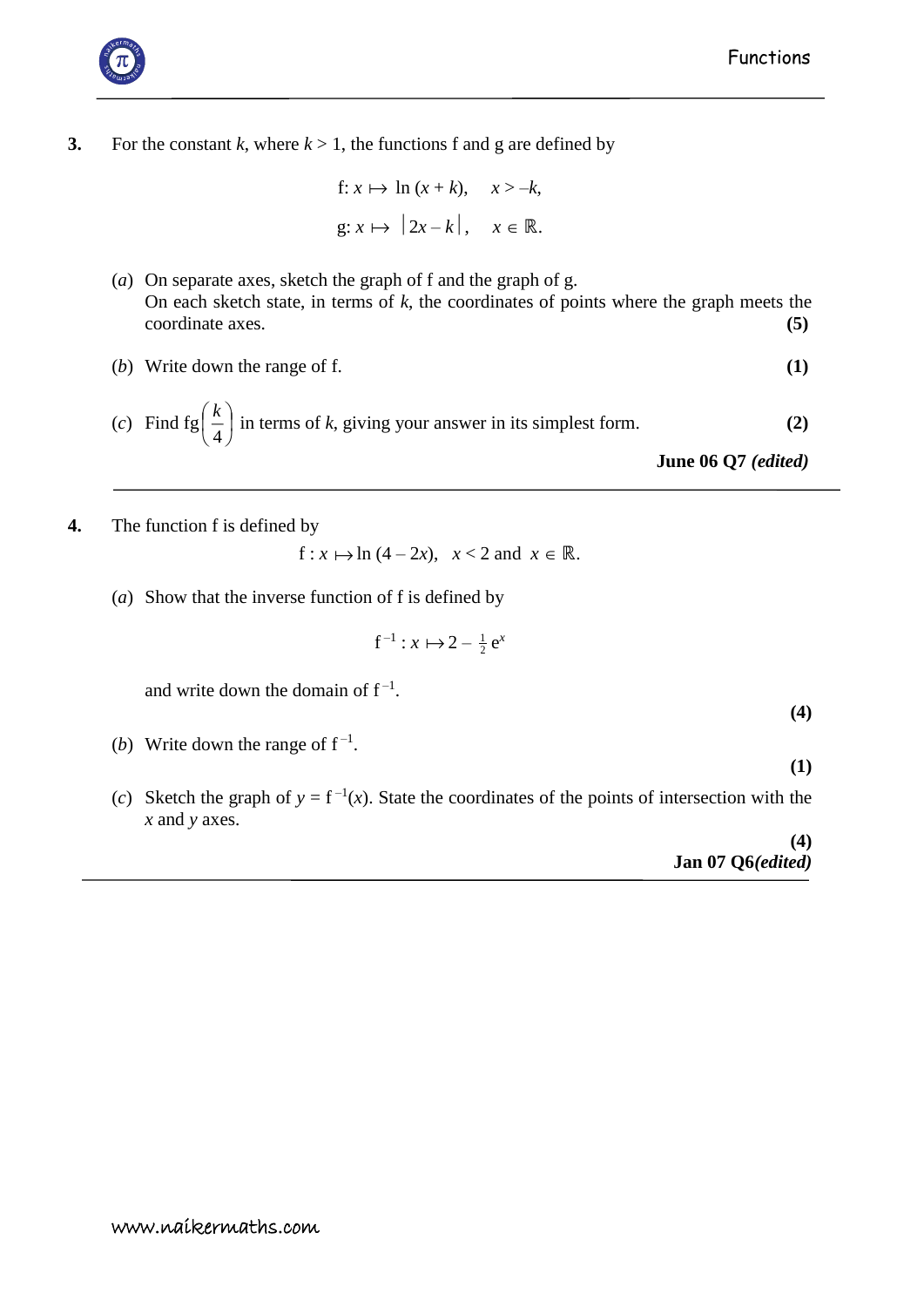## **5.** The functions f and g are defined by

$$
f: \mapsto \ln(2x - 1), \qquad x \in \mathbb{R}, \quad x > \frac{1}{2},
$$

$$
g: \mapsto \frac{2}{x-3}, \qquad x \in \mathbb{R}, \ x \neq 3.
$$

- (*a*) Find the exact value of fg(4).  $(2)$
- (*b*) Find the inverse function  $f^{-1}(x)$ , stating its domain. **(4)**
- (*c*) Sketch the graph of  $y = |g(x)|$ . Indicate clearly the equation of the vertical asymptote and the coordinates of the point at which the graph crosses the *y*-axis. **(3)**

(d) Find the exact values of x for which 
$$
\left| \frac{2}{x-3} \right| = 3.
$$
 (3)  
June 07 Q5

**6.** The functions f and g are defined by

f: 
$$
x \mapsto 1 - 2x^3
$$
,  $x \in \mathbb{R}$ .  
g:  $x \mapsto \frac{3}{x} - 4$ ,  $x > 0$ ,  $x \in \mathbb{R}$ .

- (*a*) Find the inverse function  $f^{-1}$ .
- (*b*) Show that the composite function gf is

$$
gf: x \to \frac{8x^3 - 1}{1 - 2x^3}.
$$
 (4)

(c) Solve gf 
$$
(x) = 0
$$
.  $(2)$ 

 **Jan 08 Q8***(edited)*



. **(2)**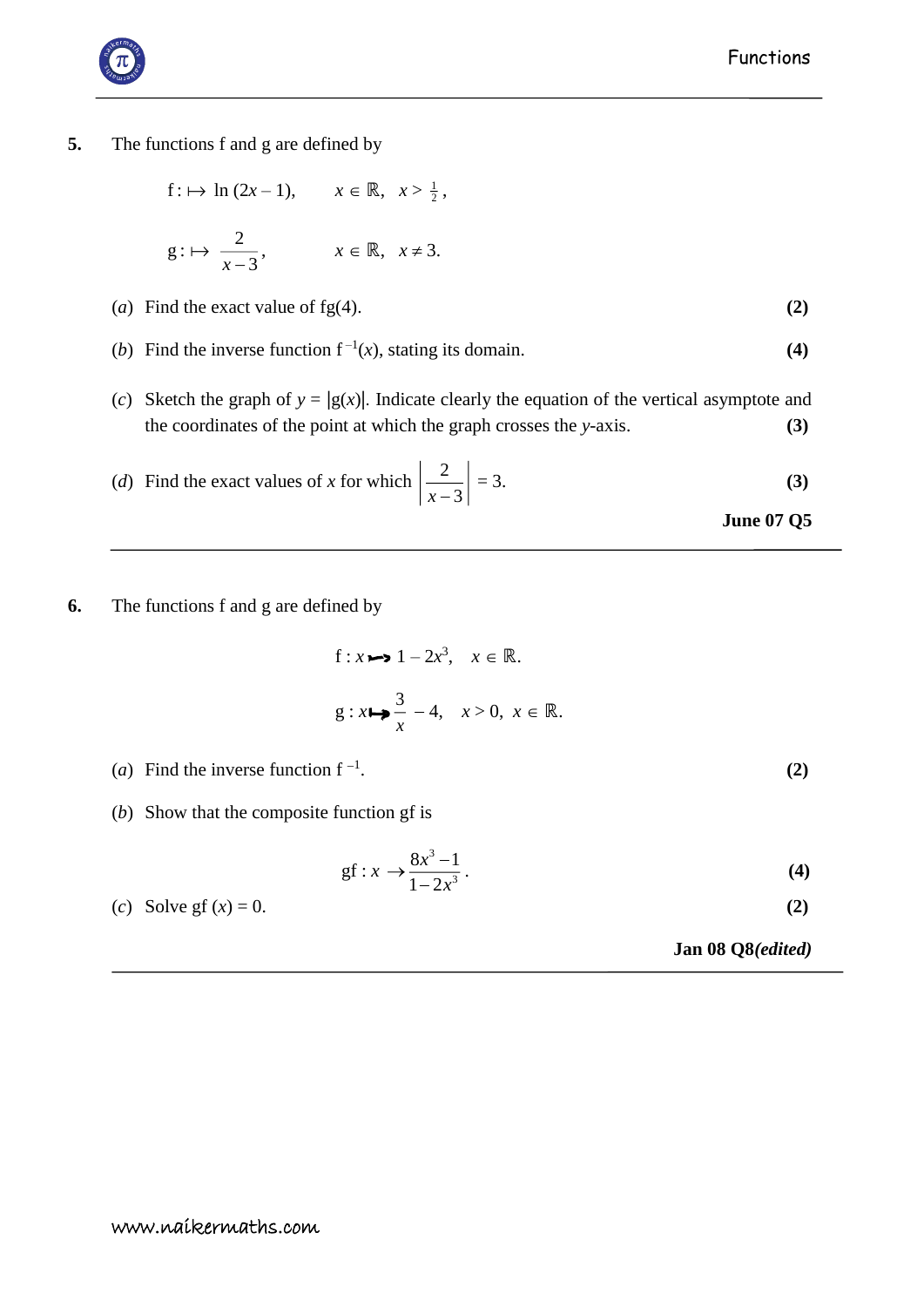**7.** The function f is defined by

f: 
$$
x \mapsto \frac{2(x-1)}{x^2 - 2x - 3} - \frac{1}{x-3}, \quad x > 3.
$$

(*a*) Show that 
$$
f(x) = \frac{1}{x+1}
$$
,  $x > 3$ . (4)

$$
(b) Find the range of f. \tag{2}
$$

(*c*) Find  $f^{-1}(x)$ . State the domain of this inverse function. **(3)** 

The function g is defined by

$$
g: x \mapsto 2x^2 - 3, \quad x \in \mathbb{R}.
$$

- (*d*) Solve  $fg(x) = \frac{1}{8}$ 1 . **(3) June 08 Q4**
- **8.** The functions f and g are defined by

 $f: x \mapsto 3x + \ln x, \quad x > 0, \quad x \in \mathbb{R},$ 

$$
g: x \mapsto e^{x^2}, \quad x \in \mathbb{R}.
$$

- (*a*) Write down the range of g. **(1)**
- (*b*) Show that the composite function fg is defined by

$$
fg: x \mapsto x^2 + 3e^{x^2}, \quad x \in \mathbb{R}.
$$
 (2)

(*c*) Write down the range of fg. **(1)**

 **Jan 09 Q5***(edited)*

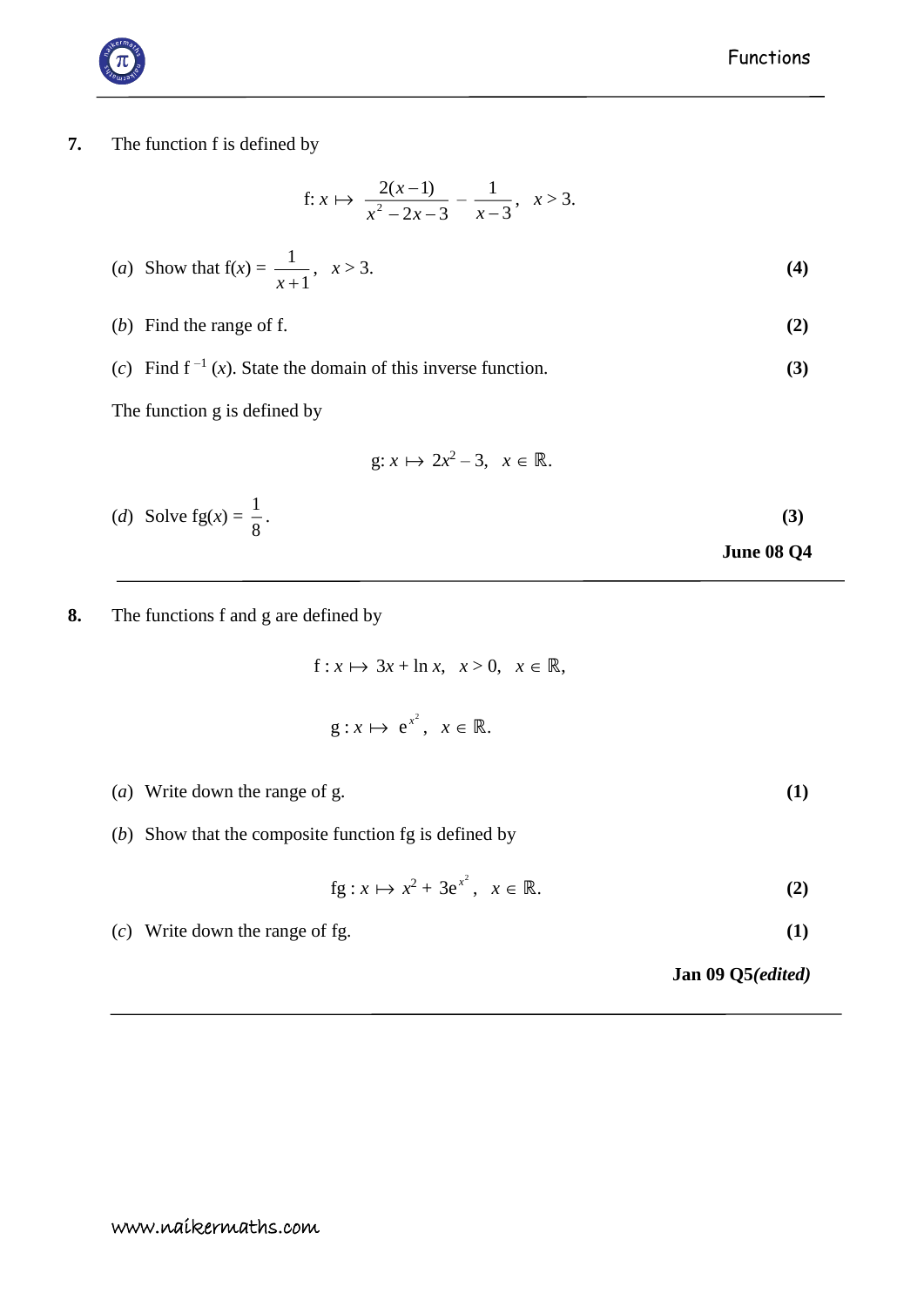



**Figure 2**

Figure 2 shows a sketch of part of the curve with equation  $y = f(x)$ ,  $x \in \mathbb{R}$ .

The curve meets the coordinate axes at the points  $A(0, 1 - k)$  and  $B(\frac{1}{2} \ln k, 0)$ , where *k* is a constant and  $k > 1$ , as shown in Figure 2.

On separate diagrams, sketch the curve with equation

$$
(a) \quad y = |f(x)|,\tag{3}
$$

(b) 
$$
y = f^{-1}(x)
$$
. (2)

Show on each sketch the coordinates, in terms of *k*, of each point at which the curve meets or cuts the axes.

|                                         | June 09 Q5( <i>edited</i> ) |
|-----------------------------------------|-----------------------------|
| (e) write down the domain of $f^{-1}$ . | (1)                         |
| (d) find $f^{-1}(x)$ ,                  | (3)                         |
| $(c)$ state the range of f,             | (1)                         |
| Given that $f(x) = e^{2x} - k$ ,        |                             |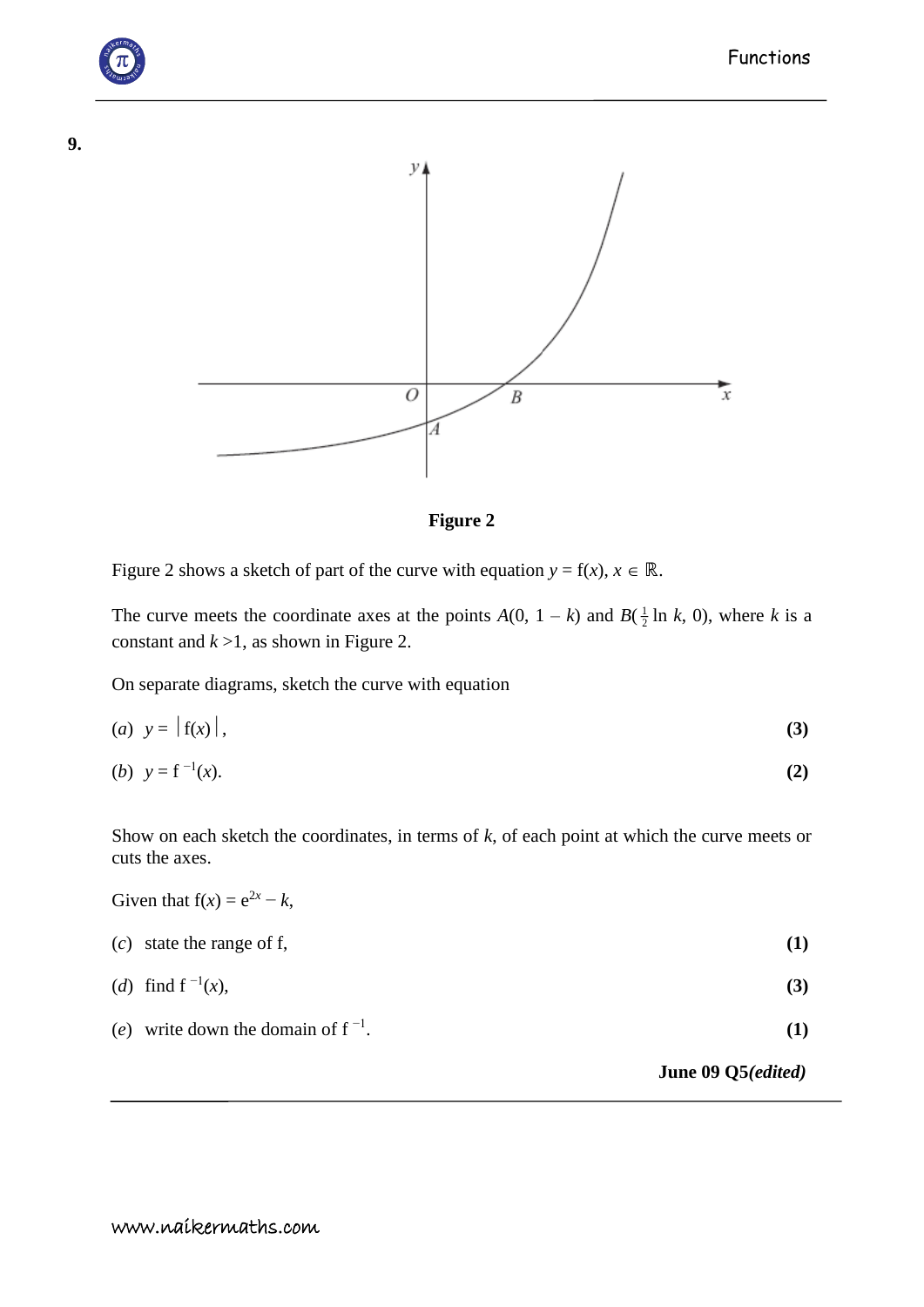

**10.** The functions f and g are defined by

$$
f(x) = e^{2x} + 3, \qquad x \in \mathbb{R},
$$
  
 
$$
g(x) = \ln (x - 1), \qquad x \in \mathbb{R}, \quad x > 1.
$$
  
and state its domain. (4)

(*b*) Find fg and state its range. **(3)**

**Jan 10 Q9***(edited)*

**11.** The function f is defined by

(*a*) Find  $f^{-1}$  and

 $f: x \mapsto |2x - 5|, \quad x \in \mathbb{R}.$ 

- (*a*) Sketch the graph with equation  $y = f(x)$ , showing the coordinates of the points where the graph cuts or meets the axes. **(2)**
- (*b*) Solve  $f(x) = 15 + x$ . (3)

The function g is defined by

 $g: x \mapsto x^2 - 4x + 1, \quad x \in \mathbb{R}, \quad 0 \le x \le 5.$ 

| $(c)$ Find fg(2).                 | (2) |
|-----------------------------------|-----|
| ( <i>d</i> ) Find the range of g. | (3) |

**June 10 Q4**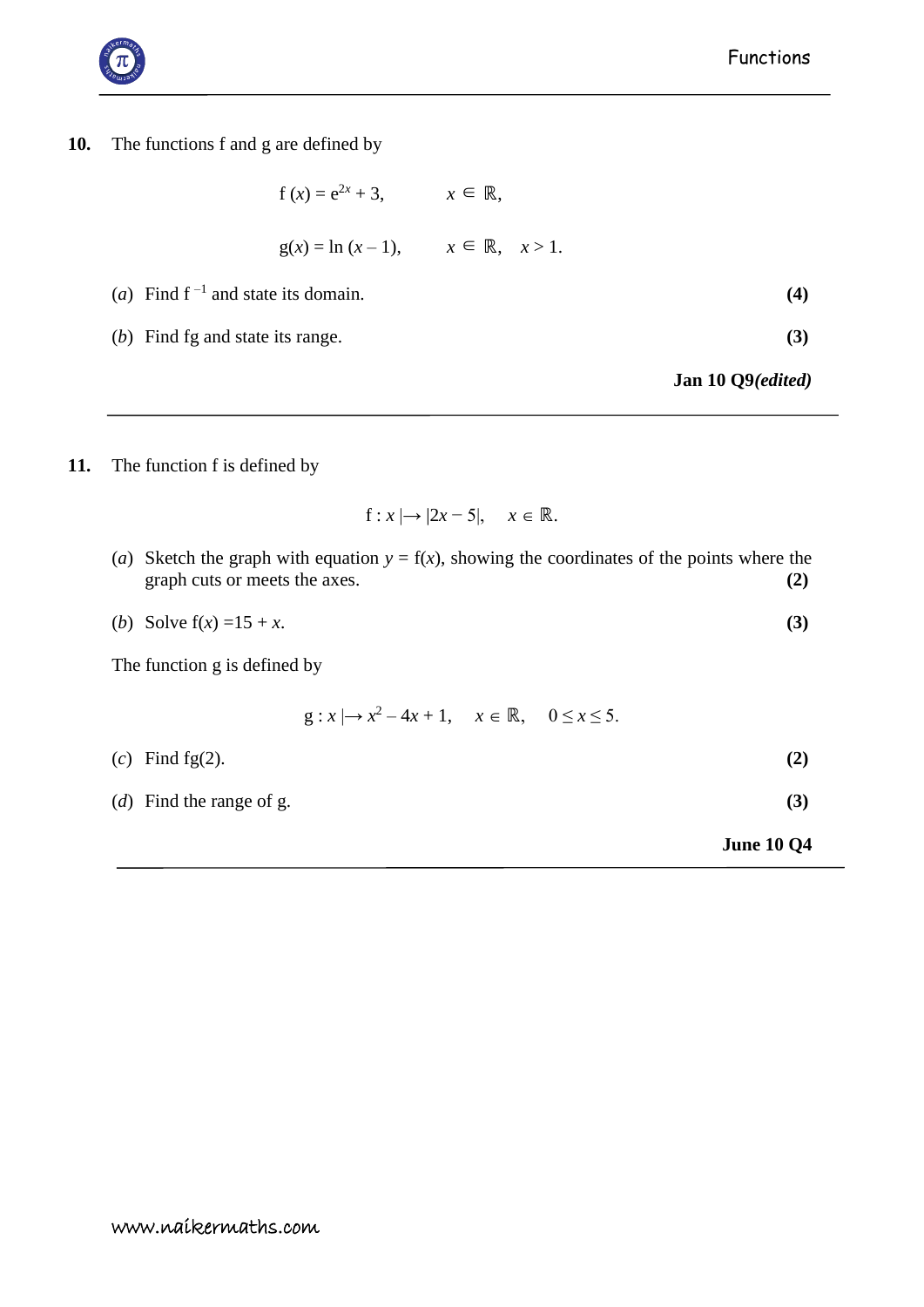## **12.** The function f is defined by

f: *x*  3 2 *x* , *x* ℝ, *x* ≠ 5. 5 *x* (*a*) Find f−1(*x*). **(3) Figure 2**

The function g has domain  $-1 \le x \le 8$ , and is linear from  $(-1, -9)$  to  $(2, 0)$  and from  $(2, 0)$  to (8, 4). Figure 2 shows a sketch of the graph of  $y = g(x)$ .

- (*b*) Write down the range of g. **(1)**
- (*c*) Find gg(2). **(2)**
- (*d*) Find fg(8). **(2)**
- (*e*) On separate diagrams, sketch the graph with equation
	- (i)  $y = |g(x)|$ ,
	- (ii)  $y = g^{-1}(x)$ .

Show on each sketch the coordinates of each point at which the graph meets or cuts the axes.

(*f*) State the domain of the inverse function  $g^{-1}$ .  $\hspace{1.6cm}$  (1) **Jan 11 Q6**



**(4)**